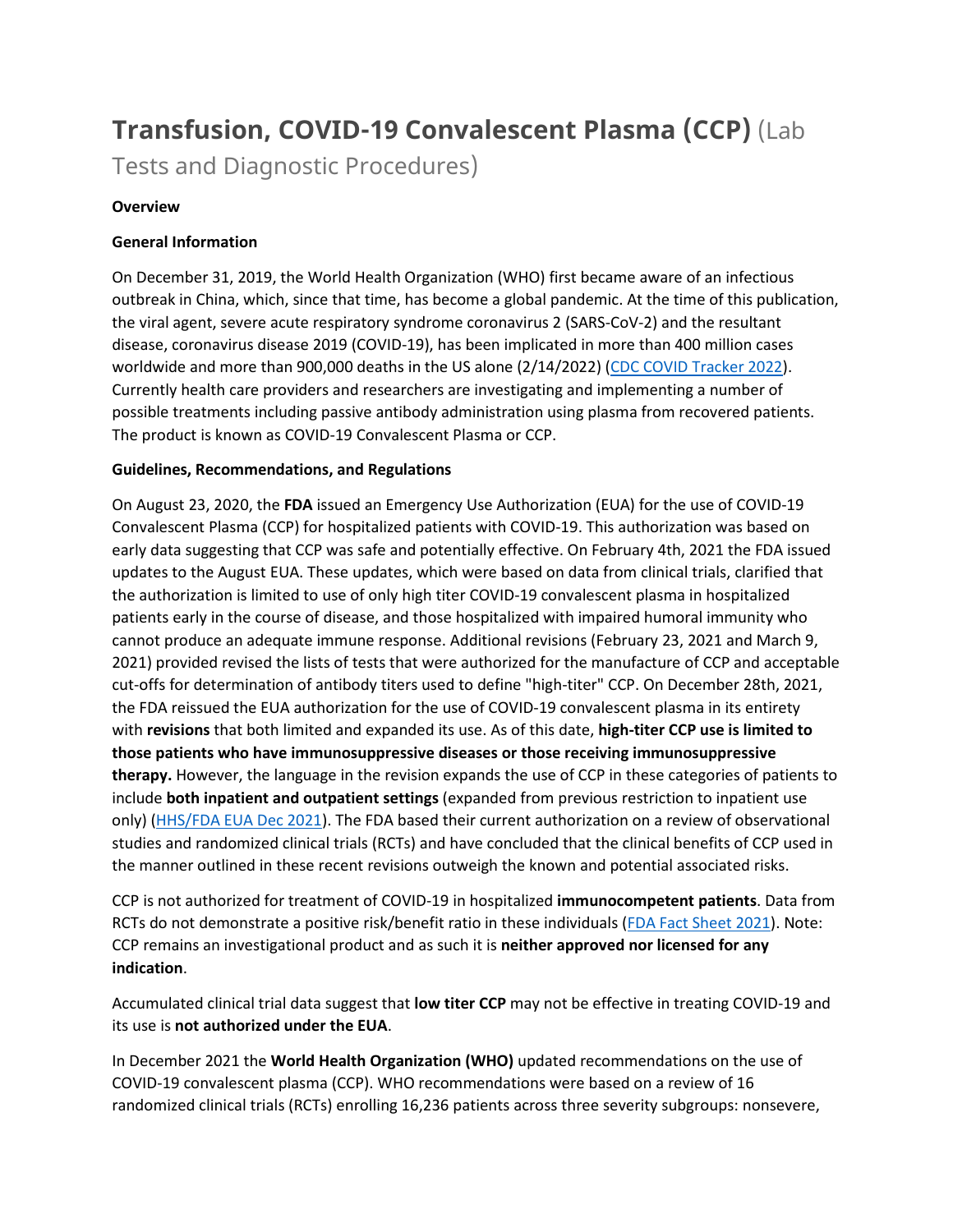severe, and critical. WHO recommendations differ from those of the FDA discussed above. The WHO **strongly recommended against the use** of CCP in **nonsevere** COVID-19 patients. In a review of RCTs, CCP was not found to have an impact on mortality (high quality of evidence) or the need for mechanical ventilation (moderate quality of evidence). For **severe and critically-ill** patients the use of CCP is recommended **only in clinical trials**. Data from RCTs reported that CCP had little or no effect on survival, the need for mechanical ventilation, or time to symptom improvement (quality of evidence very low – low due to risks of bias and imprecision). In addition, the use of CCP was associated with issues of feasibility, acceptability, equity, and cost [\(WHO 2021 living guidelines\)](https://www.who.int/publications/i/item/WHO-2019-nCoV-therapeutics-2021.4).

Both agencies strongly recommend the continuation of well-designed clinical research to provide further data regarding the safety and effectiveness of CCP in COVID-19 patients.

Providers who administer CCP under the EUA do not have to report its use to the FDA; however, record keeping requirements exit.

**Note:** The information that follows refers only to CCP collected and administered under the EUA.

## **Use/Indications**

Indicated for immunocompromised COVID-19 patients in either an inpatient or outpatient setting.

Antibodies present in convalescent (immune) plasma may have a therapeutic effect through a number of possible mechanisms including:

- Neutralizing antibodies may bind to the virus or other infective agent directly.
- Antibodies may act indirectly through antibody-mediated pathways such as complement activation, phagocytosis and/or antibody-mediated cellular cytotoxicity.
- Non-neutralizing antibodies may bind to virus particles and may enhance the prophylactic effect and improve recovery (Bloch 2020).

## **Special Instructions**

## **UNDER EUA**

## **CCP donor requirements:**

- Eligible donors include individuals who have had symptoms of COVID-19 **and** a positive result with a diagnostic test for COVID-19 that has been approved, cleared, or authorized by the FDA, **OR** individuals who have not had a positive COVID-19 diagnostic test or symptoms of COVID-19, but who have a positive/reactive test for **SARS-CoV-2 antibodies** using **two different tests** approved, cleared or authorized by the FDA.
- Donors must meet all other requirements for standard whole blood collection including testing for infectious disease; additional requirements must be met if plasma is collected by apheresis [\(21 CFR 630.10](https://www.accessdata.fda.gov/scripts/cdrh/cfdocs/cfcfr/CFRSearch.cfm?fr=630.10) and [21 CFR 630.15\)](https://www.accessdata.fda.gov/scripts/cdrh/cfdocs/cfcfr/CFRSearch.cfm?fr=630.15).
- Other donor requirements include can be found in the AABB Toolkit  $(1/10/22)$  and the FDA's [Investigational Guidance for Industry \(1/7/22\)](https://www.fda.gov/media/136798/download)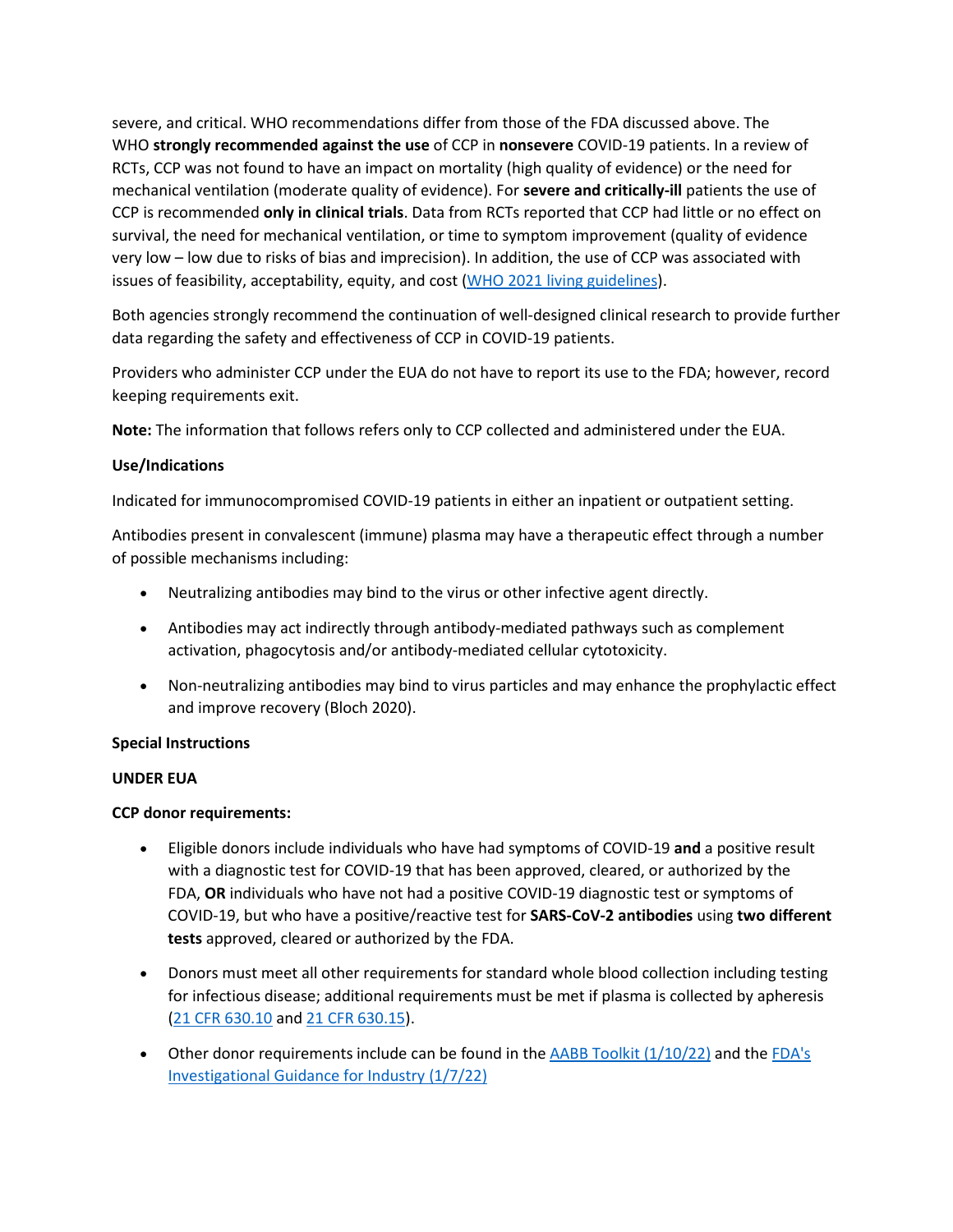#### **CCP Donor Deferrals**

- **Donation of CCP following CCP Transfusion**
	- $\circ$  CCP donors must meet all allogeneic blood donor criteria and deferral requirements, including the 3-month deferral from the date of CCP transfusion.
- **Donation of CCP following COVID-19 Vaccine [\(AABB 2021;](https://www.aabb.org/docs/default-source/default-document-library/regulatory/summary-of-blood-donor-deferral-following-covid-19-vaccine-and-ccp-transfusion.pdf?sfvrsn=91eddb5d_0) [HHS/FDA 2022\)](https://www.fda.gov/media/136798/download):**
	- $\circ$  Individuals who have never been infected with SARS-CoV-2 which causes COVID-19 and have received a COVID-19 vaccine are **NOT** eligible to donate CCP.
	- $\circ$  Individuals who have recovered from COVID-19 (and who are eligible to donate [above]), and have also received a COVID-19 vaccine post recovery are eligible to donate only if they
		- 1. had symptoms of COVID-19 and a positive test result from a diagnostic test approved, cleared, or authorized by FDA, **and**
		- 2. received the COVID-19 vaccine after diagnosis of COVID-19, **and**
		- 3. are within 6 months after complete resolution of COVID-19 symptoms
- **Recommended CCP donor deferrals following COVID-19 Vaccine based on vaccine type [\(AABB](https://www.aabb.org/docs/default-source/default-document-library/regulatory/summary-of-blood-donor-deferral-following-covid-19-vaccine-and-ccp-transfusion.pdf?sfvrsn=91eddb5d_0)  [2021;](https://www.aabb.org/docs/default-source/default-document-library/regulatory/summary-of-blood-donor-deferral-following-covid-19-vaccine-and-ccp-transfusion.pdf?sfvrsn=91eddb5d_0) [HHS/FDA 2022\)](https://www.fda.gov/media/136798/download):**
	- o A nonreplicating, inactivated or m-RNA-based COVID-19 vaccine no waiting period prior to donating
	- $\circ$  A live-attenuated viral COVID-19 vaccine or type of vaccine unknown recommended 14-day deferral prior to donating
- **Recommended CCP donor deferrals following Monoclonal Antibody Therapy [\(AABB](https://www.aabb.org/docs/default-source/default-document-library/regulatory/summary-of-blood-donor-deferral-following-covid-19-vaccine-and-ccp-transfusion.pdf?sfvrsn=91eddb5d_0)  [2021;](https://www.aabb.org/docs/default-source/default-document-library/regulatory/summary-of-blood-donor-deferral-following-covid-19-vaccine-and-ccp-transfusion.pdf?sfvrsn=91eddb5d_0) [HHS/FDA 2022\)](https://www.fda.gov/media/136798/download):**
	- $\circ$  To ensure that donor antibodies are a direct result of COVID-19 infection, it is recommended that donors be deferred for at least three months following receipt of:
		- Investigational COVID-19 monoclonal antibody therapy as part of a clinical trial, **or**
		- Authorized/licensed COVID-19 monoclonal antibody therapy

**Note:** The blood establishment's medical director has final responsibility for the evaluation of prospective donors and determine eligibility [\(21 CFR 630.10\)](https://www.accessdata.fda.gov/scripts/cdrh/cfdocs/cfcfr/CFRSearch.cfm?fr=630.10).

## **Collection of CCP**

• Donor components are obtained via whole blood collection or apheresis plasma collection in an FDA registered or licensed blood collection facility. Apheresis is generally recommended as it optimizes CCP yield; RBCs are returned to donor during apheresis process, thus no transient anemia; and donors can donate more frequently.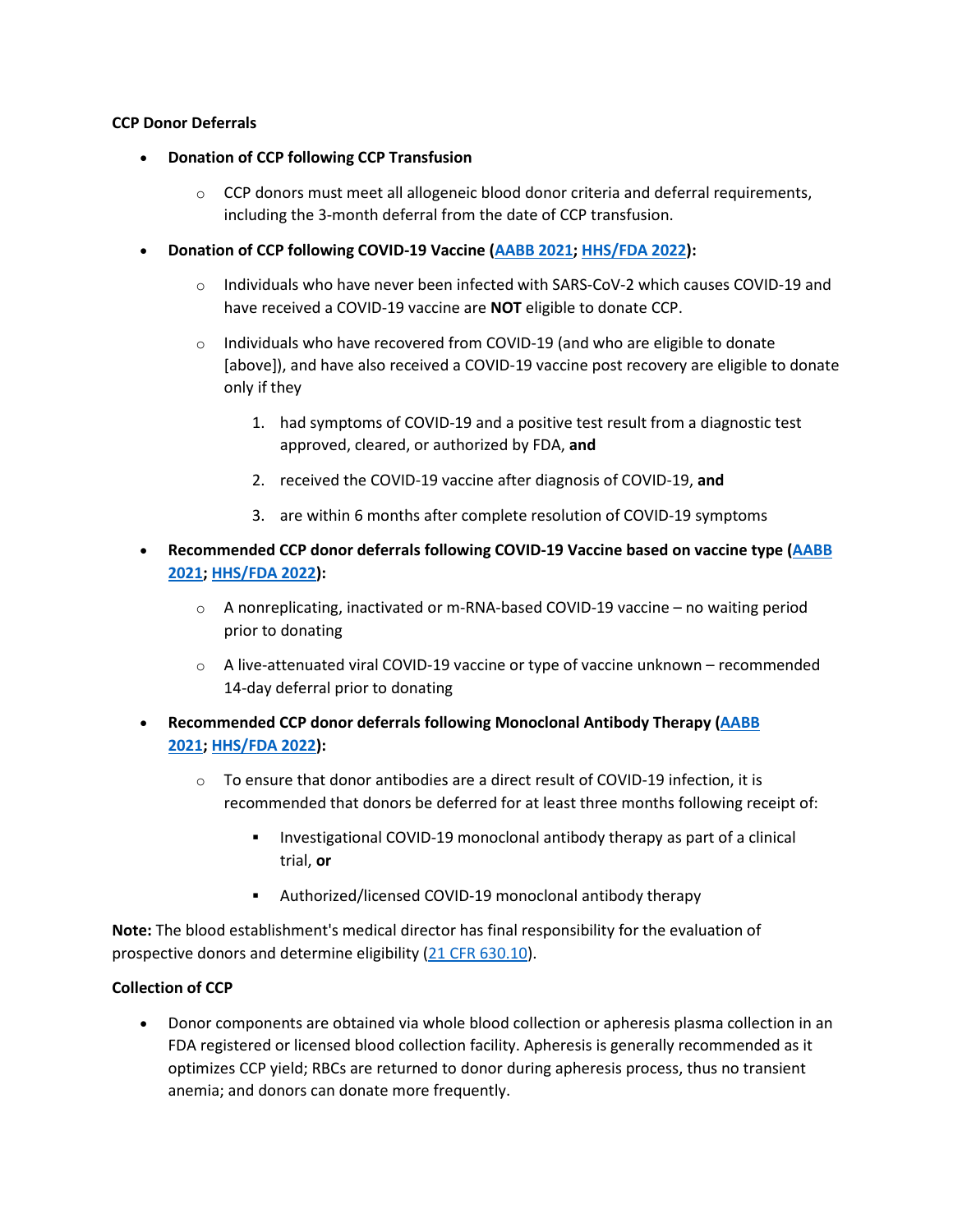- All collections under the EUA must be tested for anti-SARS-CoV-2 antibodies prior to release. See FDA EUA update [December, 2021](https://www.fda.gov/media/141477/download) for a table listing the acceptable assays and corresponding cutoff values (HHS/FDA EUA 2021).
- CCP must be labeled in accordance with requirements in  $21$  CFR 606.121, including a "high titer convalescent plasma" label.

## **Components include:**

- **CCP, Fresh Frozen:** This component is frozen at ≤18°C within 8 hours of collection. It expires 1 year from date of collection. **Or**
- **CCP, Frozen:** This component is frozen within 24 hours of collection. It is stored at 1°C to 6°C for up to 24 hours and frozen at ≤18°C. It expires 1 year from date of collection.
- **Units must be thawed at 37°C in a suitable thawing device and refrigerated for a maximum of 5 hours prior to administration.**

## **Limitations of CCP**

- Difficulty identifying and recruiting donors who have developed detectable neutralizing antibodies during convalescence
- Lack of empirical studies demonstrating effectiveness

## **Test Includes**

**Recipient** ABO type. Additional compatibility testing is not required.

## **Selection of ABO Compatible Plasma**

| Patient ABO Type (Recipient) Suitable FFP Types (Donor) |                      |
|---------------------------------------------------------|----------------------|
| Group O                                                 | Group O, A, B, or AB |
| Group A                                                 | Group A or AB        |
| Group B                                                 | Group B or AB        |
| Group AB                                                | Group AB             |

## **Recipient Requirements**

- Recipient informed consent must be obtained and must include a description of risks and benefits, alternative therapies if available, an opportunity to ask questions, and the right to refuse treatment
- Processes must be in place to verify the identity of the recipient and include a clerical check of physician order and unit identification.

## **Specimen**

Blood (from recipient for pretransfusion ABO typing)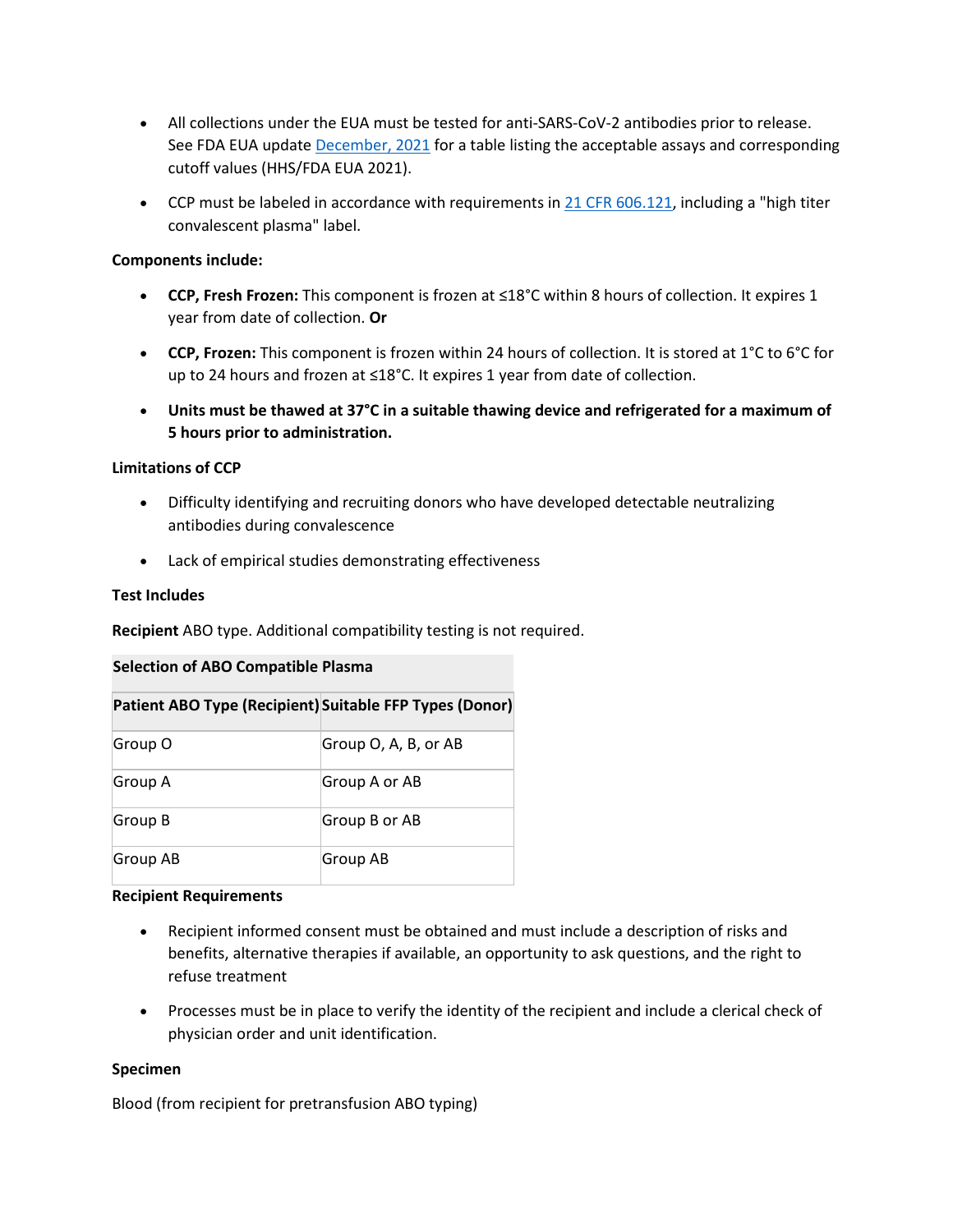## **Container(s)**

• Recipient specimen: Red top (no additive) tube, lavender top (EDTA) tube, or pink top (EDTA) tube; do not use a serum separator tube.

## **Volume / Minimum Volume**

Tube filled to capacity or 7 mL blood / 3 mL minimum

#### **Collection**

Collection of *recipient specimen* for pretransfusion work-up: Routine venipuncture. As required by *AABB Standards for Blood Banks and Transfusion Services* all patients must be identified by two independent, identifiers. At bedside, patient identity should be confirmed. Specimen(s) should be labeled with the independent identifiers and the date of collection. There must be a process to identify the person who drew the sample. The tube must be labeled **before** the phlebotomist leaves the room. Use a computer generated label, if available, to avoid transcription errors.

#### **Processing and Storage**

• Recipient specimen: Specimen(s) may be collected and transported at room temperature. Processing will be performed by the Transfusion Service. Specimen(s) that cannot be processed and tested immediately should be stored at 2°C to 8°C.

#### **Stability**

**Recipient specimen:** Specimen should be tested within a maximum of 14 days of collection. Institutional policies and procedures should be followed.

## **Administration**

- Administration should conform to institutional guidelines for the administration of plasma products including adherence to all recipient identification procedures.
- CCP must be administered through a standard blood component filter (170-260 microns).
- Recommended dosage is one unit of CCP with an additional unit as warranted based on patient response and clinical judgment.
- Administration may be contraindicated in patients with a history of severe reactions to the transfusion of plasma-containing blood products.
- Product-specific EUA fact sheets should be made available to health care providers and patients respectively:
	- o [Fact Sheet for Health Care Providers](https://www.fda.gov/media/141478/download)
	- o [Fact Sheet for Patients and Parents/Caregivers](https://www.fda.gov/media/141479/download)
- The patient/caregiver has the right to refuse treatment with CCP.

#### **Aftercare**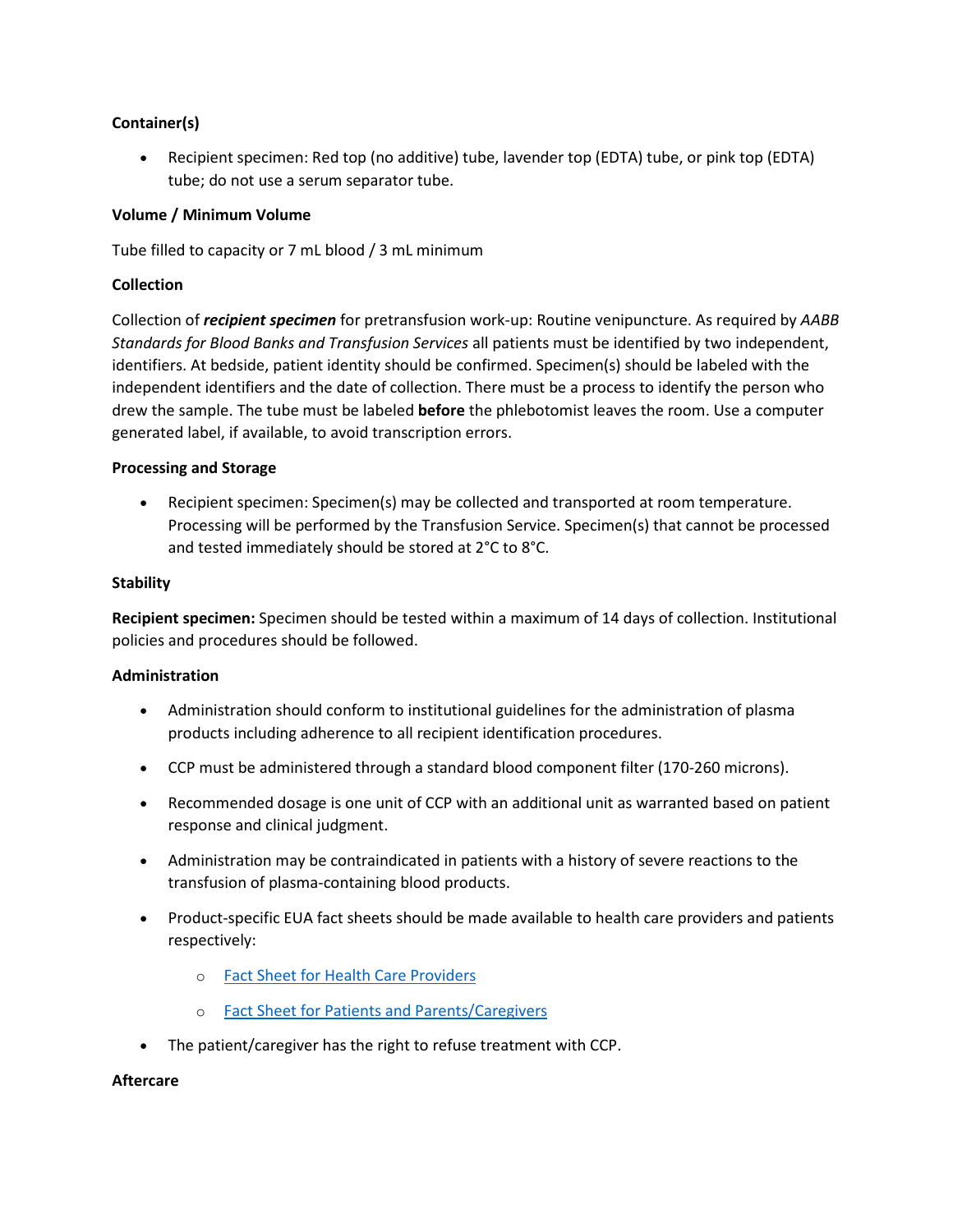**Recipient Post-transfusion:** The recipient must be observed for evidence of adverse reactions during transfusion and for a suitable time period thereafter. A process must be in place for the recognition and reporting of suspected adverse events; institutional policies apply.

If direct monitoring is not possible, as in outpatient settings, the patient and/or caregiver must be given a set of written instructions regarding possible adverse reactions and a mechanism to report any suspected reactions.

## **Potential Adverse Reactions:**

- Potential for antibody dependent enhancement (ADE), a theoretical risk, in which plasma antibodies enhance viral cell entry and replication resulting in disease exacerbation.
- Passive antibody administration may suppress the recipient's immune system resulting in increased susceptibility to reinfection.
- Other risks associated with plasma transfusion including transfusion-transmitted infection, transfusion-related acute lung injury (TRALI), transfusion-associated dyspnea, transfusionrelated circulatory overload (TACO), and severe allergic reactions.
- All adverse reactions must be thoroughly investigated and reported to the FDA. Records of the investigation of adverse reactions must be maintained by the transfusing institution.
- All records related to the administration of CCP must be maintained until notified otherwise by the FDA and in accordance with institutional guidelines and state and local regulations.
- As with all blood products, fatalities related to the administration of CCP must be reported to the FDA [\(21 CFR 606.170\)](https://www.accessdata.fda.gov/scripts/cdrh/cfdocs/cfcfr/CFRSearch.cfm?fr=606.170)

# **Laboratory/Diagnostic Pearls**

- Current data suggest that CCP may be less effective against some variant strains, although it is not a reason to avoid use (Wibmer 2021; Cele 2021).
- In contrast to hyperimmune globulins and monoclonal antibodies, CCP cannot be concentrated to raise the antibody titer.
- As of December 2021, over 250,000 units of CCP have been administered in the US through the expanded access program, EUA or within a clinical trial.

# **Additional Information**

The administration of passive antibody is not a novel idea. The use of convalescent plasma from recovered patients has been in use as a therapeutic modality for the treatment of infectious disease for more than 100 years. Its use in the treatment of various viral infections (eg, hemorrhagic fevers [Ebola], influenza [H1N1], and other coronavirus infections [SARS-CoV-1 and MERS]) have resulted in varying degrees of clinical efficacy. Few studies to date have had a high degree of scientific rigor making it difficult to draw valid conclusions regarding the effectiveness of passive antibody administration; however, some data suggest that administration of passive antibody may result in decreased severity and lower mortality rates.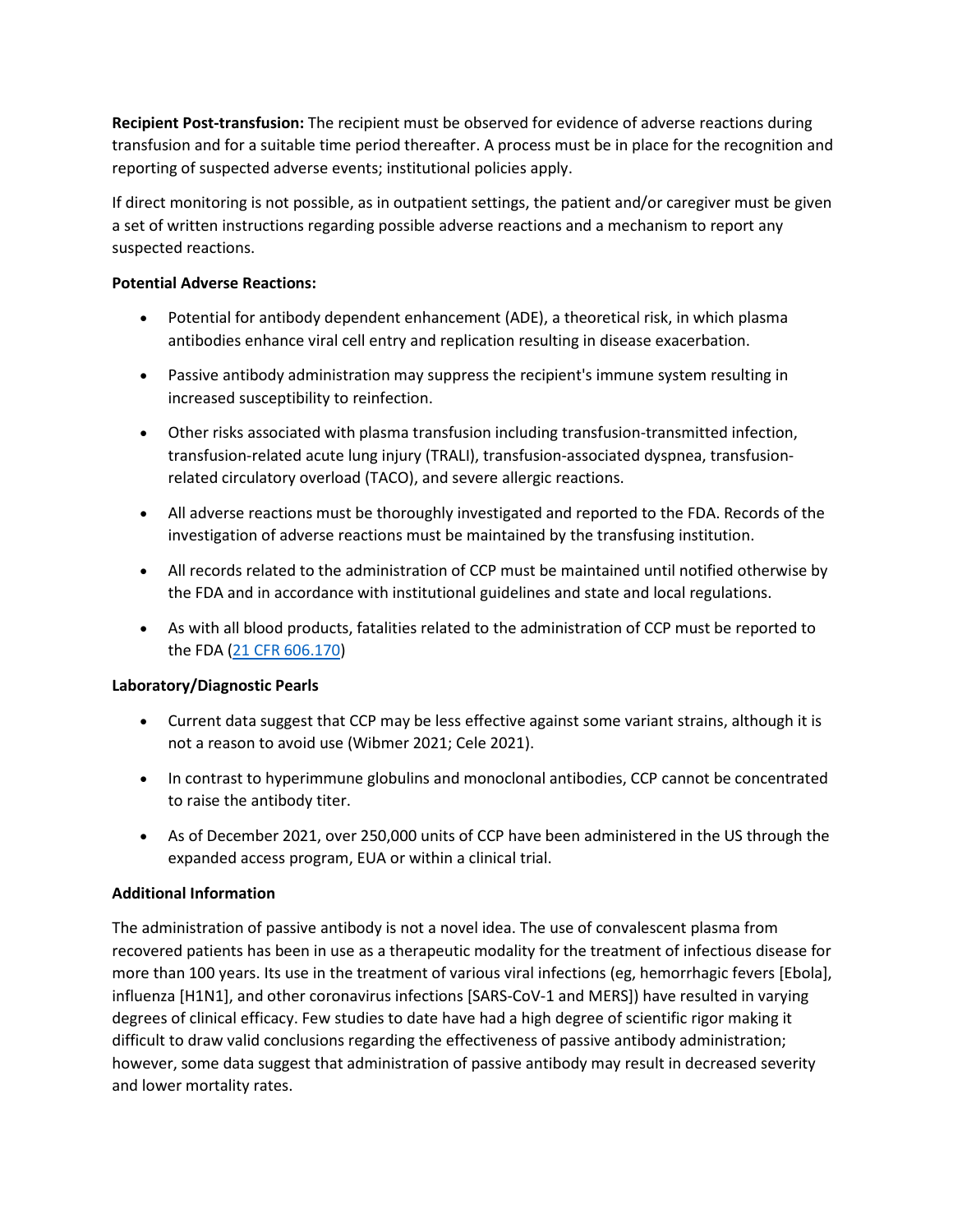The National Institute of Health (NIH) and Infectious Diseases Society of America (IDSA) both concur that more studies/trials are necessary to determine whether there is actual benefit from treatment with convalescent plasma for COVID-19 patients. Current data suggests CCP is most useful when given early in disease course and with a high neutralizing antibody titer [\(IDSA 2022;](https://www.idsociety.org/practice-guideline/covid-19-guideline-treatment-and-management/) [NIH 2021\)](https://www.covid19treatmentguidelines.nih.gov/immune-based-therapy/blood-derived-products/convalescent-plasma/). But both organizations have recently released statements recommending against the use of CCP for most patients (IDSA 2022; NIH 2021). To date, the majority of clinical trials have not provided evidence supporting the use of CCP in nonsevere or severe hospitalized patients with COVID-19. However, a number of study design issues need to be addressed (Korley 2021). Lack of efficacy may have been related to patient selection, effect size, insufficient doses or titers of antibodies, age of the patients, assays used to select CCP donors, variations across viral genotypes, effectiveness if administered prior to the development of native antibodies, or the impact of the use of CCP with concurrent administration of other therapeutics (Korley, 2021).

Convalescent plasma may also continue to be provided under an expanded access, investigational new drug application (IND) as a single patient IND for emergency use or through clinical trials. Under the new guidelines "**COVID-19 Convalescent Plasma**" (CCP) refers to plasma authorized under the EUA and convalescent plasma that is provided under an IND is called "**investigational COVID-19 convalescent plasma**" (iCCP). The FDA document emphasizes that the EUA does not replace clinical trials and that additional well-controlled clinical trials are necessary to further inform thinking on the use of CCP for COVID-19 patients.

US Department of Health and Human Services (HHS) has declared a limited waiver on HIPAA sanctions in order to facilitate the identification and recruitment of donors who have recovered from COVID-19 [\(HHS](https://www.hhs.gov/sites/default/files/guidance-on-hipaa-and-contacting-former-covid-19-patients-about-blood-and-plasma-donation.pdf)  [2020\)](https://www.hhs.gov/sites/default/files/guidance-on-hipaa-and-contacting-former-covid-19-patients-about-blood-and-plasma-donation.pdf).

# **Index Terms**

CCP; COVID-19 Convalescent Plasma

# **Applies to**

Coronavirus Disease; COVID-19; COVID-19 Treatment; SARS-CoV-2

# **References**

American Association of Blood Banks (AABB). Toolkit for COVID-19 Convalescent Plasma (CCP) under Emergency Use Authorization (EUA). [https://www.aabb.org/docs/default-source/default-document](https://www.aabb.org/docs/default-source/default-document-library/regulatory/toolkit-for-ccp-under-eua.pdf?sfvrsn=741be857_38)[library/regulatory/toolkit-for-ccp-under-eua.pdf?sfvrsn=741be857\\_20.](https://www.aabb.org/docs/default-source/default-document-library/regulatory/toolkit-for-ccp-under-eua.pdf?sfvrsn=741be857_38) Published January 10, 2022. Accessed January 13, 2022.

American Association of Blood Banks (AABB). Updated Information from FDA on Donation of CCP, Blood Components and HCT/Ps, Including Information on COVID-19 Vaccines, Treatment with CCP or Monoclonals [https://www.aabb.org/docs/default-source/default-document](https://www.aabb.org/docs/default-source/default-document-library/regulatory/summary-of-blood-donor-deferral-following-covid-19-vaccine-and-ccp-transfusion.pdf?sfvrsn=91eddb5d_0)[library/regulatory/summary-of-blood-donor-deferral-following-covid-19-vaccine-and-ccp](https://www.aabb.org/docs/default-source/default-document-library/regulatory/summary-of-blood-donor-deferral-following-covid-19-vaccine-and-ccp-transfusion.pdf?sfvrsn=91eddb5d_0)[transfusion.pdf?sfvrsn=91eddb5d\\_0.](https://www.aabb.org/docs/default-source/default-document-library/regulatory/summary-of-blood-donor-deferral-following-covid-19-vaccine-and-ccp-transfusion.pdf?sfvrsn=91eddb5d_0) Updated April 14, 2021. Accessed January 17, 2022.

Bloch EM, Shoham S, Casadevall A, et al. Deployment of convalescent plasma for the prevention and treatment of COVID-19. *J Clin Invest*. 2020;130(6):2757-2765[.\[PubMed 32345485\]](https://www.ncbi.nlm.nih.gov/entrez/query.fcgi?cmd=Retrieve&db=pubmed&dopt=Abstract&list_uids=32345485)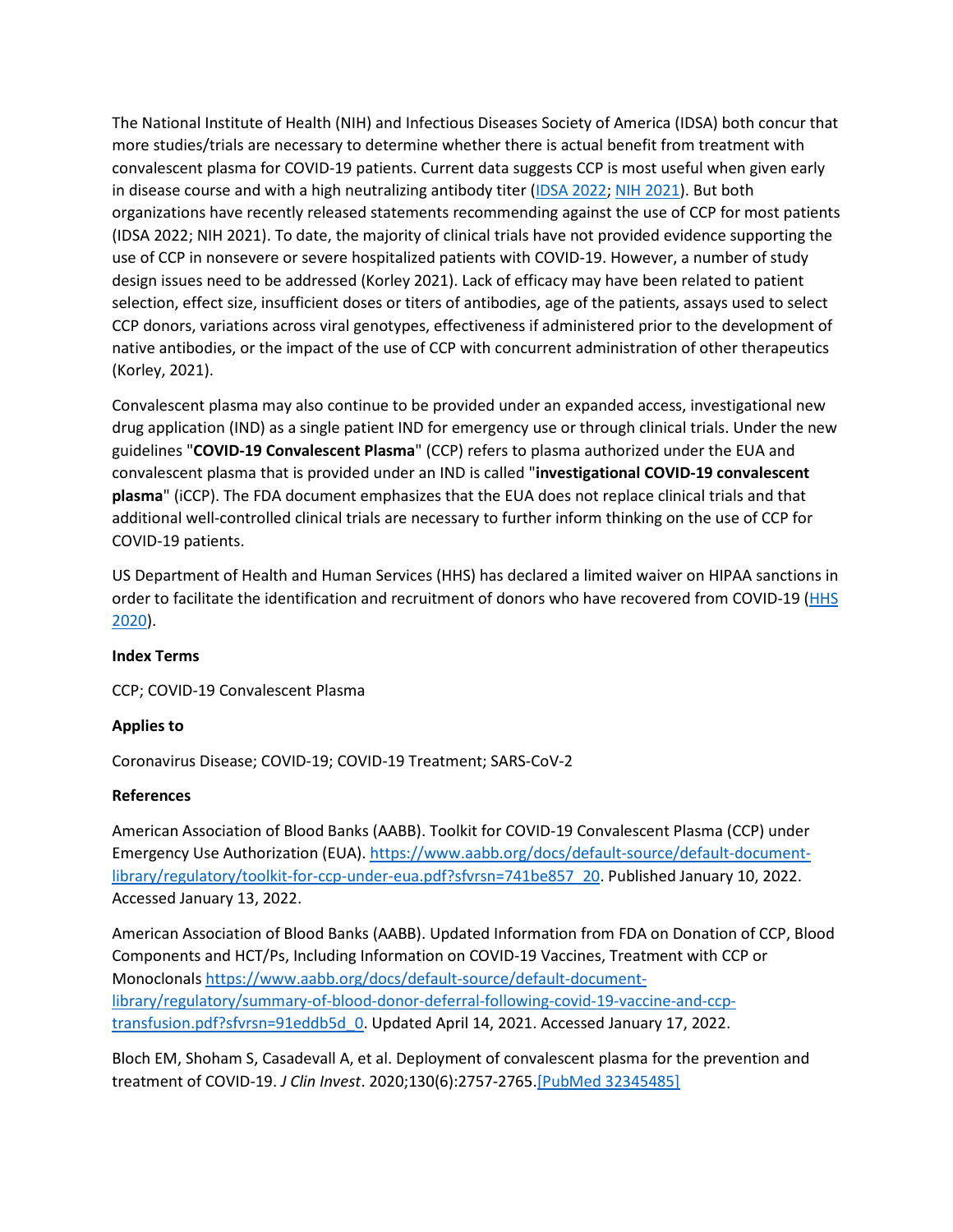Bloch EMN. COVID-19: Convalescent plasma and hyperimmune globulin. Post TW, ed. UpToDate. Waltham, MA: UpToDate Inc. [http://www.uptodate.com.](http://www.uptodate.com/) Updated December 21, 2021 Accessed December 29, 2021.

Brown BL, McCullough J. Treatment for emerging viruses: Convalescent plasma and COVID-19. *Transfus Apher Sci*. 2020;59(3):102790[.\[PubMed 32345485\]](https://www.ncbi.nlm.nih.gov/entrez/query.fcgi?cmd=Retrieve&db=pubmed&dopt=Abstract&list_uids=32345485)

Cele S, Gazy I, Jackson L, et al. Escape of SARS-CoV-2 501Y.V2 variants from neutralization by convalescent plasma. [https://www.medrxiv.org/content/10.1101/2021.01.26.21250224v1.](https://www.medrxiv.org/content/10.1101/2021.01.26.21250224v1) [Preprint].

Centers for Disease Control and Prevention (CDC). Coronavirus Disease 2019 (COVID-19). COVID Data Tracker. [https://www.cdc.gov/coronavirus/2019-ncov/cases-updates/cases-in-us.html.](https://www.cdc.gov/coronavirus/2019-ncov/cases-updates/cases-in-us.html) February 14, 2022. Accessed February 14, 2022.

Coronavirus in the US: Where cases are growing and declining. *National Geographic, Science* [online]. [https://www.nationalgeographic.com/science/2020/05/graphic-tracking-coronavirus](https://www.nationalgeographic.com/science/2020/05/graphic-tracking-coronavirus-infections-us/)[infections-us/.](https://www.nationalgeographic.com/science/2020/05/graphic-tracking-coronavirus-infections-us/) Updated January 17, 2022, 7:54 AM. Accessed January 17, 2022.

Infectious Diseases Society of America (IDSA). IDSA Guidelines on the Treatment and Management of Patients with COVID-19. [https://www.idsociety.org/practice-guideline/covid-19-guideline-treatment](https://www.idsociety.org/practice-guideline/covid-19-guideline-treatment-and-management/)[and-management/.](https://www.idsociety.org/practice-guideline/covid-19-guideline-treatment-and-management/) Updated January 12, 2022. Accessed January, 17 2022.

Investigational New Drug Application. Electronic Code of Federal Regulations. 21 CFC § 312. [https://www.ecfr.gov/cgi-bin/text](https://www.ecfr.gov/cgi-bin/text-idx?SID=503044a096f173952d26eb90b3f89668&mc=true&node=pt21.5.312&rgn=div5%20)[idx?SID=503044a096f173952d26eb90b3f89668&mc=true&node=pt21.5.312&rgn=div5](https://www.ecfr.gov/cgi-bin/text-idx?SID=503044a096f173952d26eb90b3f89668&mc=true&node=pt21.5.312&rgn=div5%20) . Updated July 21, 2020. Accessed July 21, 2020.

Joyner MJ, Senefeld JW, Klassen SA, et al. Effect of Convalescent Plasma on Mortality among Hospitalized Patients with COVID-19: Initial Three-Month Experience. *medRxiv* [Preprint]. 2020 Aug 12:2020.08.12.20169359. doi: 10.1101/2020.08.12.20169359[.\[PubMed 32817978\]](https://www.ncbi.nlm.nih.gov/entrez/query.fcgi?cmd=Retrieve&db=pubmed&dopt=Abstract&list_uids=32817978)

Korley FK, Durkalski-Mauldin V, Yeatts SD, et al. Early Convalescent Plasma for High-Risk Outpatients with Covid-19. *N Engl J Med*. 2021 Nov 18;385(21):1951-1960. doi: 10.1056/NEJMoa2103784. Epub 2021 Aug 18[.\[PubMed 34407339\]](https://www.ncbi.nlm.nih.gov/entrez/query.fcgi?cmd=Retrieve&db=pubmed&dopt=Abstract&list_uids=34407339)

Libster R, Pérez Marc G, Wappner D, et al. Early High-Titer Plasma Therapy to Prevent Severe Covid-19 in Older Adults. *N Engl J Med*. 2021 Jan 6. doi: 10.1056/NEJMoa2033700. Epub ahead of print[.\[PubMed](https://www.ncbi.nlm.nih.gov/entrez/query.fcgi?cmd=Retrieve&db=pubmed&dopt=Abstract&list_uids=33406353)  [33406353\]](https://www.ncbi.nlm.nih.gov/entrez/query.fcgi?cmd=Retrieve&db=pubmed&dopt=Abstract&list_uids=33406353)

National Institutes of Health (NIH). COVID-19 Treatment Guidelines. Convalescent Plasma. National Institute of Health website. [https://www.covid19treatmentguidelines.nih.gov/immune-based](https://www.covid19treatmentguidelines.nih.gov/immune-based-therapy/blood-derived-products/convalescent-plasma/)[therapy/blood-derived-products/convalescent-plasma/.](https://www.covid19treatmentguidelines.nih.gov/immune-based-therapy/blood-derived-products/convalescent-plasma/) Updated December 16, 2021. Accessed January 17, 2022.

National Institutes of Health (NIH) [news release]. NIH halts trial of COVID-19 convalescent plasma in emergency department patients with mild symptoms. [https://www.nih.gov/news-events/news](https://www.nih.gov/news-events/news-releases/nih-halts-trial-covid-19-convalescent-plasma-emergency-department-patients-mild-symptoms)[releases/nih-halts-trial-covid-19-convalescent-plasma-emergency-department-patients-mild-symptoms.](https://www.nih.gov/news-events/news-releases/nih-halts-trial-covid-19-convalescent-plasma-emergency-department-patients-mild-symptoms) Published March 2, 2021. Accessed January 7, 2022.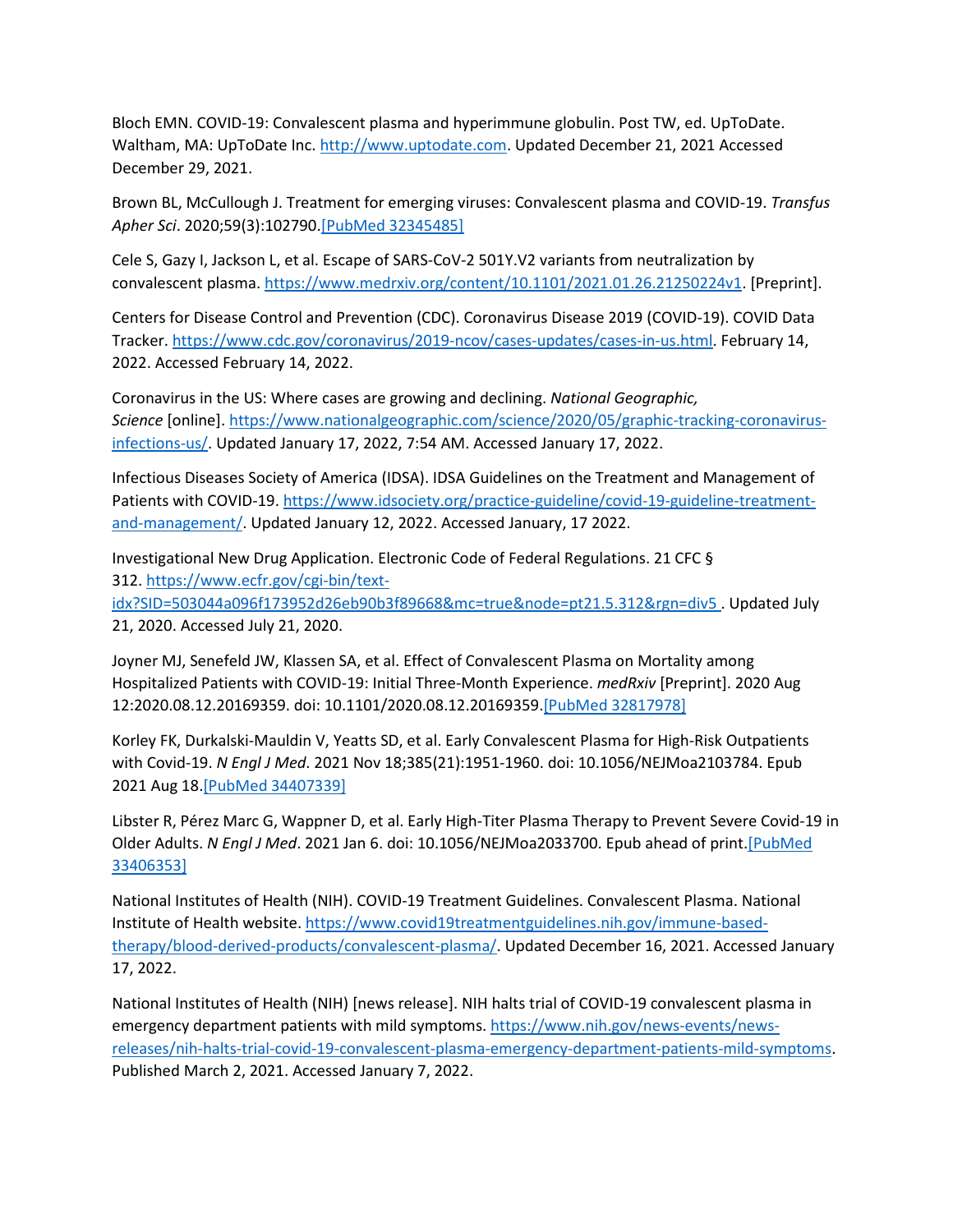Rajendran K, Krishnasamy N, Rangarajan J, Rathinam J, Natarajan M, Ramachandran A. Convalescent plasma transfusion for the treatment of COVID-19: Systematic review [published online ahead of print, 2020 May 1]. *J Med Virol*. 2020;10.1002/jmv.25961[.\[PubMed 32356910\]](https://www.ncbi.nlm.nih.gov/entrez/query.fcgi?cmd=Retrieve&db=pubmed&dopt=Abstract&list_uids=32356910)

Salazar E, Christensen PA, Graviss EA. Significantly Decreased Mortality in a Large Cohort of Coronavirus Disease 2019 (COVID-19) Patients Transfused Early with Convalescent Plasma Containing High-Titer Anti-Severe Acute Respiratory Syndrome Coronavirus 2 (SARS-CoV-2) Spike Protein IgG. *Am J Pathol*. 2021 Jan;191(1):90-107. doi: 10.1016/j.ajpath.2020.10.008. Epub 2020 Nov 4[.\[PubMed 33157066\]](https://www.ncbi.nlm.nih.gov/entrez/query.fcgi?cmd=Retrieve&db=pubmed&dopt=Abstract&list_uids=33157066)

Salazar E, Christensen PA, Graviss EA. Significantly Decreased Mortality in a Large Cohort of Coronavirus Disease 2019 (COVID-19) Patients Transfused Early with Convalescent Plasma Containing High-Titer Anti-Severe Acute Respiratory Syndrome Coronavirus 2 (SARS-CoV-2) Spike Protein IgG. *Am J Pathol*. 2021 Jan;191(1):90-107. doi: 10.1016/j.ajpath.2020.10.008. Epub 2020 Nov 4[.\[PubMed 33157066\]](https://www.ncbi.nlm.nih.gov/entrez/query.fcgi?cmd=Retrieve&db=pubmed&dopt=Abstract&list_uids=33157066)

Simonovich VA, Burgos Pratx LD, Scibona P, et al. A Randomized Trial of Convalescent Plasma in Covid-19 Severe Pneumonia. *N Engl J Med*. 2021 Feb 18;384(7):619-629. doi: 10.1056/NEJMoa2031304. Epub 2020 Nov 24[.\[PubMed 33232588\]](https://www.ncbi.nlm.nih.gov/entrez/query.fcgi?cmd=Retrieve&db=pubmed&dopt=Abstract&list_uids=33232588)

Sullivan HC, Roback JD. Convalescent Plasma: Therapeutic Hope or Hopeless Strategy in the SARS-CoV-2 Pandemic [published online ahead of print, 2020 Apr 23]. *Transfus Med Rev*. 2020;S0887- 7963(20)30025-0.

US Department of Health and Human Services (HHS). Food and Drug Administration (FDA); Center for Biologics Evaluation and Research. Investigational COVID-19 Convalescent Plasma. Guidance for Industry. [https://www.fda.gov/media/136798/download.](https://www.fda.gov/media/136798/download) Updated January 7, 2022. Accessed January 2022..

US Department of Health and Human Services (HHS); Food and Drug Administration (FDA). Fact Sheet for Health Care Providers. Emergency Use Authorization (EUA) of COVID-19 convalescent plasma for the treatment of coronavirus disease 2019 (COVID-19). [https://www.fda.gov/media/141478/download.](https://www.fda.gov/media/141478/download) Published December 28, 2021. Accessed January 3, 2022

US Department of Health and Human Services (HHS); Food and Drug Administration (FDA); Office of the Assistant Secretary for Preparedness and Response (ASPE). COVID-19 Convalescent Plasma [EUA] [Letter of Authorization]. [https://www.fda.gov/media/141477/download.](https://www.fda.gov/media/141477/download) December 28, 2021. Accessed January 3, 2022.

US Department of Health and Human Services (HHS). Office for Civil Rights. Guidance in HIPAA and contacting former COVID-19 patients about blood and plasma donation. [https://www.hhs.gov/sites/default/files/guidance-on-hipaa-and-contacting-former-covid-19](https://www.hhs.gov/sites/default/files/guidance-on-hipaa-and-contacting-former-covid-19-patients-about-blood-and-plasma-donation.pdf) [patients-about-blood-and-plasma-donation.pdf.](https://www.hhs.gov/sites/default/files/guidance-on-hipaa-and-contacting-former-covid-19-patients-about-blood-and-plasma-donation.pdf) Published March 2020. Accessed July 21, 2020.

US Food and Drug Administration (FDA) [news release]. Coronavirus (COVID-19) Update: February 12, 2021. [https://www.fda.gov/news-events/press-announcements/coronavirus-covid-19-update-february-](https://www.fda.gov/news-events/press-announcements/coronavirus-covid-19-update-february-12-2021)[12-2021.](https://www.fda.gov/news-events/press-announcements/coronavirus-covid-19-update-february-12-2021) Published February 12, 2021. Accessed February 17, 2021.

US Food and Drug Administration (FDA). Patients and Parents/Caregivers. Emergency Use Authorization (EAU) of COVID-19 Convalescent Plasma for Treatment of COVID-19 in Hospitalized